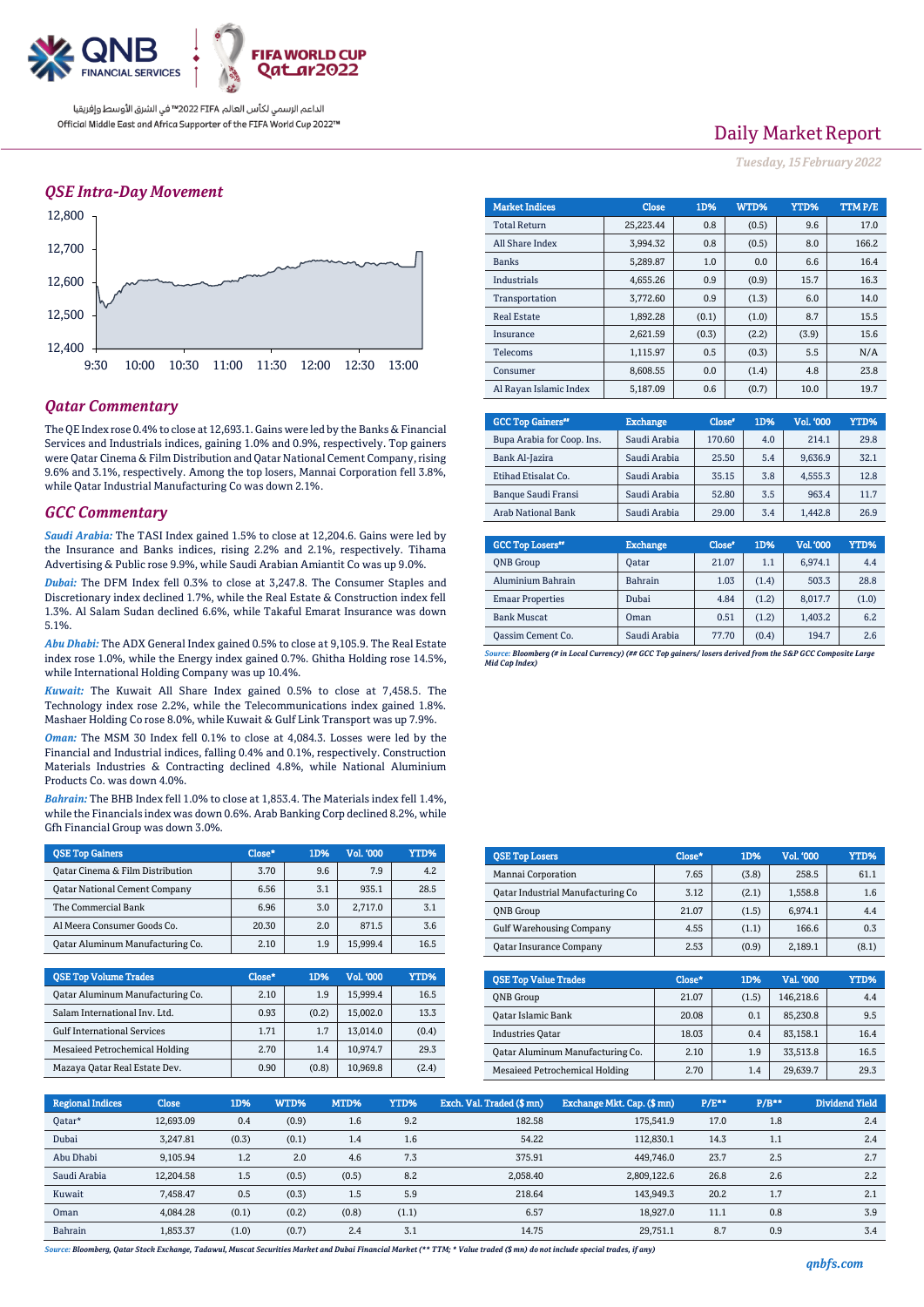

الداعم الرسمي لكأس العالم PIFA™ في الشرق الأوسط وإفريقيا Official Middle East and Africa Supporter of the FIFA World Cup 2022™

# Daily Market Report

*Tuesday, 15February 2022*

## *Earnings Releases, Global Economic Data and Earnings Calendar*

### Earnings Releases

| <b>Company</b>                               | <b>Market</b> | Currency   | Revenue (mn)<br>402021 | % Change<br>YoY | <b>Operating Profit</b><br>$(mn)$ 402021 | % Change<br>YoY          | <b>Net Profit</b><br>$(mn)$ 402021 | % Change YoY |
|----------------------------------------------|---------------|------------|------------------------|-----------------|------------------------------------------|--------------------------|------------------------------------|--------------|
| Arabian Centres Co.**                        | Saudi Arabia  | <b>SR</b>  | 510.6                  | 8.8%            | 189.9                                    | $-5.8%$                  | 110.1                              | 15.2%        |
| Arabian Scandinavian Insurance Takaful*      | Dubai         | <b>AED</b> | 122.9                  | 12.7%           | (9.5)                                    | N/A                      | 6.4                                | $-78.1%$     |
| Ekttitab Holding Company*                    | Dubai         | <b>AED</b> | 0.9                    | $-99.4%$        | 11.9                                     | $-93.8%$                 | (147.1)                            | N/A          |
| Aan Digital Services Holding Co.*            | Dubai         | <b>AED</b> | 59.0                   | 0.6%            | 4.5                                      | 2.2%                     | (1.0)                              | N/A          |
| Al Sagr National Insurance Company*          | Dubai         | <b>AED</b> | 500.5                  | $-2.0%$         | (30.1)                                   | N/A                      | (51.4)                             | N/A          |
| Dar Al Takaful*                              | Dubai         | <b>AED</b> | $\qquad \qquad -$      | -               | 72.6                                     | 25.3%                    | 21.7                               | $-4.3%$      |
| Takaful Emaraat*                             | Dubai         | <b>AED</b> | 583.9                  | $-4.9%$         | 86.1                                     | 6.6%                     | 9.0                                | 2084.5%      |
| National General Insurance Company*          | Dubai         | <b>AED</b> | 645.8                  | 11.5%           | 41.5                                     | $-12.8%$                 | 70.8                               | 53.5%        |
| Almadina For Finance And Investment Company* | Dubai         | <b>AED</b> | (0.5)                  | N/A             | (0.8)                                    | N/A                      | (1.0)                              | N/A          |
| Gulf Navigation Holding*                     | Dubai         | <b>AED</b> | 121.6                  | $-14.5%$        |                                          | $\overline{\phantom{a}}$ | 81.2                               | N/A          |
| International Financial Advisors*            | Dubai         | <b>KD</b>  | 2.0                    | $-89.6%$        | 0.5                                      | $-93.2%$                 | 0.8                                | $-89.9%$     |
| Gulf General Investments Company*            | Dubai         | <b>AED</b> | 468.5                  | $-0.2%$         |                                          |                          | (123.6)                            | N/A          |

*Source: Company data, DFM, ADX, MSM, TASI, BHB. (\*Financial for FY2021, \*\* Financial for 9M2022)*

### Global Economic Data

| Date  | <b>Market</b> | <b>Source</b>                          | <b>Indicator</b>                 | Period | Actual                   | <b>Consensus</b> | <b>Previous</b> |
|-------|---------------|----------------------------------------|----------------------------------|--------|--------------------------|------------------|-----------------|
| 02/15 | <b>US</b>     | <b>Bureau of Labor Statistics</b>      | PPI Final Demand YoY             | Jan    |                          | 9.10%            | 9.70%           |
| 02/15 | <b>US</b>     | <b>Bureau of Labor Statistics</b>      | PPI Ex Food and Energy YoY       | Jan    | -                        | 7.90%            | 8.30%           |
| 02/15 | <b>UK</b>     | UK Office for National Statistics      | <b>Jobless Claims Change</b>     | Jan    | $\overline{\phantom{a}}$ | ۰                | $-43.3k$        |
| 02/15 | <b>UK</b>     | UK Office for National Statistics      | ILO Unemployment Rate 3Mths      | Dec    | $\overline{\phantom{a}}$ | 4.10%            | 4.10%           |
| 02/15 | <b>UK</b>     | UK Office for National Statistics      | Employment Change 3M/3M          | Dec    |                          | $-58k$           | 60 <sub>k</sub> |
| 02/15 | EU            | Eurostat                               | GDP SA QoQ                       | 40 P   |                          | 0.30%            | 0.30%           |
| 02/15 | EU            | Eurostat                               | <b>GDP SA YoY</b>                | 4Q P   |                          | 4.60%            | 4.60%           |
| 02/15 | Japan         | <b>Economic and Social Research I</b>  | GDP Business Spending OoO        | 4Q P   | 0.40%                    | 0.50%            | $-2.40%$        |
| 02/15 | Japan         | Ministry of Economy Trade and Industry | <b>Industrial Production MoM</b> | Dec F  | -                        | -                | $-1.00%$        |
| 02/15 | Japan         | Ministry of Economy Trade and Industry | <b>Industrial Production YoY</b> | Dec F  | $\overline{\phantom{a}}$ | ۰                | 2.70%           |
| 02/14 | India         | India Central Statistical Organization | <b>CPI YoY</b>                   | Jan    | 6.01%                    | 6.00%            | 5.59%           |

*Source: Bloomberg (s.a. = seasonally adjusted; n.s.a. = non-seasonally adjusted; w.d.a. = working day adjusted)*

### Earnings Calendar

| <b>Tickers</b> | <b>Company Name</b>                          | Date of reporting 4Q2021 results | No. of days remaining | <b>Status</b> |
|----------------|----------------------------------------------|----------------------------------|-----------------------|---------------|
| <b>BRES</b>    | Barwa Real Estate Company                    | 15-Feb-22                        | $\mathbf 0$           | Due           |
| GISS           | <b>Gulf International Services</b>           | 17-Feb-22                        | 2                     | Due           |
| <b>SIIS</b>    | Salam International Investment Limited       | 20-Feb-22                        | 5                     | Due           |
| <b>DOHI</b>    | Doha Insurance Group                         | 20-Feb-22                        | 5                     | Due           |
| <b>MCGS</b>    | Medicare Group                               | 21-Feb-22                        | 6                     | Due           |
| <b>MPHC</b>    | Mesaieed Petrochemical Holding Company       | 21-Feb-22                        | 6                     | Due           |
| <b>MERS</b>    | Al Meera Consumer Goods Company              | 22-Feb-22                        | n                     | Due           |
| <b>WDAM</b>    | Widam Food Company                           | 23-Feb-22                        | 8                     | Due           |
| <b>DBIS</b>    | Dlala Brokerage & Investment Holding Company | 23-Feb-22                        | 8                     | Due           |
| QATI           | Qatar Insurance Company                      | 27-Feb-22                        | 12                    | Due           |
| AKHI           | Al Khaleej Takaful Insurance Company         | 28-Feb-22                        | 13                    | Due           |
| QOIS           | Qatar Oman Investment Company                | 3-Mar-22                         | 16                    | Due           |
| QFBQ           | <b>Qatar First Bank</b>                      | 23-Mar-22                        | 36                    | Due           |

*Source: QSE*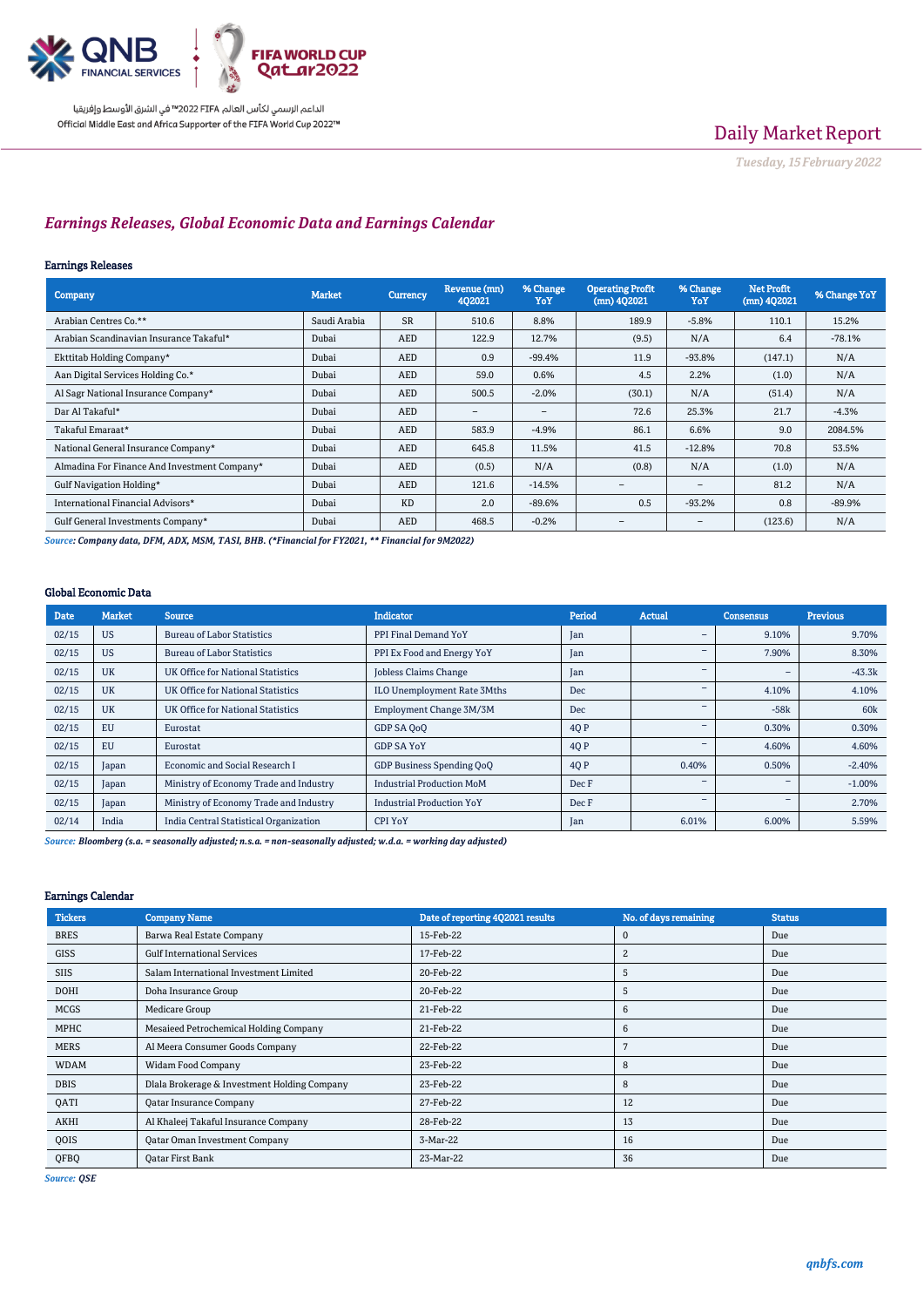

الداعم الرسمى لكأس العالم PIFA™ في الشرق الأوسط وإفريقيا Official Middle East and Africa Supporter of the FIFA World Cup 2022™

### *Qatar*

- ORDS's bottom line rises 310.1% QoQ in 4Q2021 Ooredoo (ORDS) reported net profit of QR806.5mn in 4Q2021 as compared to net loss of QR341.7mn in 4Q2020 and net profit of QR196.6mn in 3Q2021.The company's revenue came in at QR7,782.1mn in 4Q2021, which represents an increase of 4.4% YoY (+2.3% QoQ). EPS amounted to QR0.01 in FY2021 as compared to QR0.35 in FY2020. ORDS revenue for 2021 stood at QR30 billion, an increase of 4 percent compared to the same period last year. "The increase in revenue was mainly driven by growth in our home market Qatar, Indonesia, and Tunisia. Excluding FX impact, revenue increased 7 percent," the company said in a statement. Group EBITDA for the period was QR13 billion with a corresponding EBITDA margin of 44 percent, driven by growth in Indonesia, improving macroeconomic conditions in Kuwait and increased customer confidence in Algeria. The EBITDA growth rate stood at 8 percent and at 11 percent excluding FX impact. The Group's Free Cash Flow increased by 30 percent to reach QR8.2 billion. The Group's net profit attributable to shareholders stood at QR47 million. The 96 percent reduction was mainly due to FX losses and impairments in Myanmar. The negative impact was partly offset by profit from the sale and leaseback of Indosat Ooredoo's tower assets (QR1,000 million). Excluding these one-offs and FX impact, net profit had a growth of 61 percent. The consolidated customer base at the end of 2021 exceeded 121 million thanks to strong performances in Indonesia, Oman, Algeria, and Iraq. The board recommends the distribution of a cash dividend of QR0.3 per share. This recommendation is based on a healthy balance sheet, adequate liquidity, and overall solid operational performance. (QSE, Company Releases, Qatar Tribune)
- Giant Qatar firm Baladna (BLDN QD) eyes \$500-M integrated dairy facility in Philippines - Baladna, the largest food and dairy producer in Qatar, plans to set up a \$500-million integrated dairy facility in the Philippines, the Department of Agriculture (DA) said on Monday. In a statement, the DA said the planned large-scale and fully integrated dairy facility was expected to bolster local production and jump-start investments in the country's dairy industry. Agriculture Secretary William Dar said the agency had identified five possible locations for the dairy facility that will be visited by the Baladna team in the next few weeks. It is designed to be climate-independent using world-class management systems. The integrated dairy facility, a partnership between Baladna, the DA and the Department of Trade and Industry (DTI), will significantly increase local milk production by 120 million liters from the current level of 26.71 million liters. "This will be bringing the Philippines' total milk production to 146.71 million liters, thus contributing to addressing the local demand," the DA added. In 2020, local milk production reached 26.71 million liters, up by 9.5 percent from 24.38 million liters the previous year. Baladna said that its main consideration for supporting the Philippine government was to help bolster domestic dairy production. Baladna supplies over 95 percent of Qatar's fresh dairy products. It is into raising livestock and production of dairy products including milk, yogurt, cheese, as well as juices and animal fertilizers. Dar said in a recent presentation in Dubai, United Arab Emirates that the Philippines is a major importer of dairy products, particularly milk powder, with importers and processors supplying the majority of the country's annual dairy requirement. Baladna owns more than 24,000 Holstein cows on its 2.6 million square-meter facility with 40 state-of-the-art barns. Every day, it produces about 450 tons of fresh milk and juice products and has more than 1,650 employees. Meanwhile, the DTI, through the Board of Investments, is supporting the project through the grant of incentives under the Corporate Recovery and Tax Incentives for Enterprises (Create) law. "The investments will be able to generate 2,000 new jobs during the initial phase of its first full year of operations, providing significant opportunities for domestic employment," Dar said. The DA and the Department of Trade and Industry (DTI) were able to sign a memorandum of understanding (MOU) with Baladna QPSC during a business engagement held in Dubai, United Arab Emirates recently. (Philippine Daily Inquirer)
- QNB Group's announces board members for new term QNB Group's Ordinary General Assembly meeting held on Sunday 13th February 2022 approved the five Board members nominated from the private sector. In

# Daily Market Report

*Tuesday, 15February 2022*

addition, Qatar Investment Authority appointed its representatives on the Board. Hence, QNB Group's new Board of Directors for its new term for the years 2022 to 2024 are as follows: Members representing Qatar Investment Authority: 1)H.E. Ali Bin Ahmed Al-Kuwari 2)H.E. Sheikh Fahad Bin Faisal Bin Thani Al-Thani 3)H.E. Sheikh Hamad Bin Jabor Bin Jassim Al-Thani 4)H.E. Mansoor Bin Ebrahim Al-Mahmoud 5)Mr. Abdulrahman Mohammed Jolo. Furthermore, members representing the Private Sector: 1) Broog Trading Company represented by H.E. Sheikh Abdulrahman Bin Saud Bin Fahad Al-Thani 2) Mr. Fahad Mohammed Fahad Saad Buzwair 3)Mr. Bader Abdulla Darwish Fakhroo 4).H.B.H. Al Mulla & Sons Trading Company represented by Mr. Adil Hassan Bin Hassan Al-Mulla Al-Jufairi 5) Mr. Ali Yousef Hussain Kamal. In its meeting held on Sunday 13th February 2022, the Board of Directors also elected H.E. Ali Bin Ahmed Al-Kuwari as Chairman of the Board and H.E. Sheikh Fahad Bin Faisal Bin Thani Al-Thani as Vice Chairman of board for the current term. (QSE)

- HSBC launches green repurchase agreements with QNB Group transaction – HSBC has launched a new green finance instrument in the Middle East, North Africa and Turkey region that will help increase the short term sustainable funding options for banks and major companies and boost demand for green assets. Partnering with Qatar's QNB Group, this is HSBC's first green repurchase agreement, or repo, globally. Repos are short-term money market instruments used by banks and major corporations to manage near term liquidity and funding needs. The global repo market is worth an estimated \$13.4 trillion, according to data provider Finadium, and connecting liquidity from the traditional repo market directly to green bonds and other related securities should help increase demand – and funding – for those assets. "Launching a new green product is an important development for the bank and our clients, and further increases liquidity for the institutional green finance market," said Antoine Maurel, HSBC's Regional Head of Markets and Securities Services. "As the Middle East and North Africa region prepares to host the next two global climate summits – COP27 in Egypt in 2022 and COP28 in the UAE in 2023 – HSBC is committed to developing the green finance options that will help our customers on their transition journeys to achieve their net zero goals. (Peninsula Qatar)
- FocusEconomics: Qatar's public debt to GDP to fall continually until 2026 – Qatar's public debt in relation to the country's GDP will fall continually until 2026, according to researcher FocusEconomics. The public debt (as a percentage of country's GDP) will be 54% this year, 53.1 (2023), 51.2 (2024), 48.8 (2025) and 46.5 (2026). The fiscal balance (as a percentage of country's GDP) will be 4.8 this year, 2.7 (2023), 2.6 (2024), 3.4 (2025) and 4.3 (2026). Qatar's current account balance (as a percentage of country's GDP) has been forecast at 8.9 this year, 6.6 (2023), 6.3 (2024), 8 (2025) and 9.6 (2026). FocusEconomics estimates Qatar's merchandise trade balance at \$54.3bn this year, \$51.9bn (2023), \$53.2bn (2024), \$57.9bn (2025) and \$66.9bn (2026). The country's GDP has been estimated to grow from \$187bn this year to \$223bn in 2026. Next year, it is projected at \$187bn, \$197bn (2024) and \$210bn (2025). Qatar's GDP per capita has been estimated at \$66,880 in 2022, \$65,535 (2023), \$67,767 (2024), \$70,874 (2025) and \$73,838 (2026). (Gulf-Times.com)
- Qatar International Islamic Bank invitation to attend the Annual General Assembly and Extraordinary General assembly on March 07 for FY2021 – The Board of Directors of Qatar International Islamic Bank (QIIK) is pleased to invite all shareholders to attend Annual General Assembly (AGM) and Extraordinary General assembly (EGM). Kindly note that the (AGM) and (EGM) for Qatar International Islamic Bank (QIIB) will be held on Monday (07/03/2022) at 5:30 pm through virtual communication using Zoom online application. In case of not completing the quorum, the second meeting will be held on (20/03/2022) at the same time. (QSE)
- Qatar's real estate trading volume reaches QR1.650bn in January The volume of real estate transaction in sales contracts registered with the real estate registration department at the Ministry of Justice in January of 2022 amounted to QR 1,656,132,513. The data of the analytical real estate bulletin issued by the Ministry of Justice showed that 393 real estate deals were registered during the month. Compared to December 2021, the index of the number of properties sold increased by 16 percent, while the value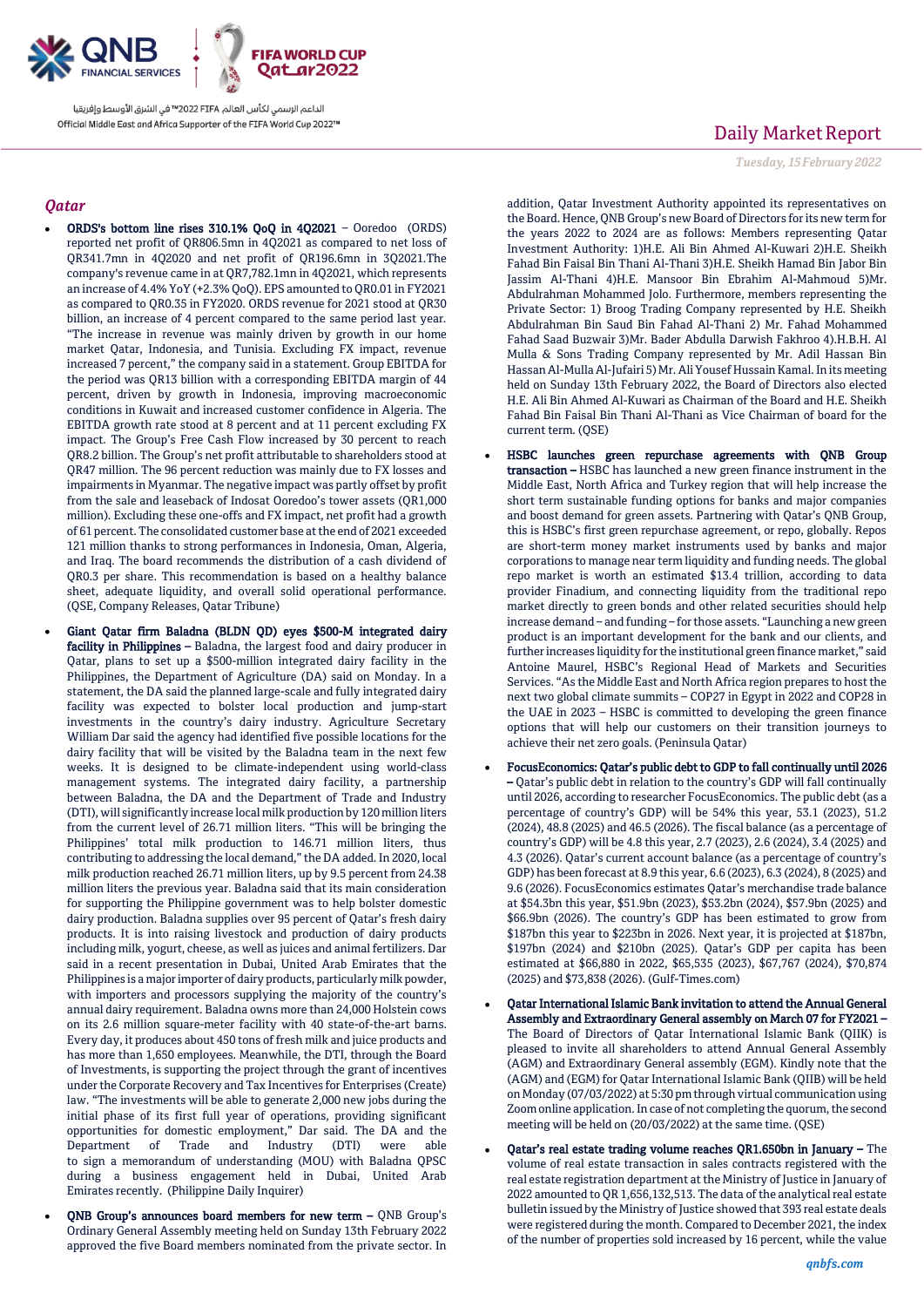

الداعم الرسمي لكأس العالم PIFA≤™ في الشرق الأوسط وإفريقيا Official Middle East and Africa Supporter of the FIFA World Cup 2022™

of real estate transactions surged by 25 percent, and the traded areas index recorded an increase of 6 percent. The municipalities of Al Rayyan, Doha and Al Daayen topped the most active trades in terms of financial value in January, according to the real estate market index, followed by the municipalities of Umm Salal, Al Wakrah, Al Khor, Al Thakhira, and Al Shamal in transaction volumes. (Qatar Tribune)

 Ooredoo invitation to attend the ordinary and extra ordinary assembly meetings – The Board of Directors has the pleasure to invite you to attend the Ordinary and Extra Ordinary General Assembly Meetings of Ooredoo, which will be held on Tuesday 8th of March 2022, at 4:30 pm. The meetings will be held in Ooredoo Main Head Quarters in West Bay and via Zoom. If there is no quorum, an alternative date will be Tuesday 15th March 2022, at the same time and place mentioned above. (Bloomberg)

#### *International*

- Fed, split over opening rate bid, may put weight on February data U.S. Federal Reserve officials continued sparring over how aggressively to begin upcoming interest rate increases at their March meeting, with a final inflation reading just ahead of the two-day session taking on potentially outsized importance. St. Louis Federal Reserve President James Bullard on Monday reiterated calls for a faster pace of Fed interest rate hikes, saying that four strong inflation reports in a row warranted more aggressive action and that the central bank needed to "ratify" market expectations about its upcoming moves. Bullard, who himself helped shape those expectations with calls last week for a 50 basis point increase at the Fed's March meeting, said on CNBC that the Fed's "credibility is on the line" in its quest to bring inflation down from the current 40-year high of more than 7%. "It was really October, November, December, January that called into question any idea that this inflation was naturally going to moderate in any reasonable time frame without the Fed taking action," said Bullard, again calling for a full percentage point of Fed rate increases by July 1. That implies at least one hike of a half percentage point at one of the three meetings between now and then instead of the quarter point increases that the Fed has used in recent years. As he spoke bond yields again rose and recent market volatility continued. The 10-year Treasury rose back above 2%, and the Dow Jones industrial average fell more than 200 points by late morning. Other Fed officials have been less willing to commit to a half-point hike, or were even concerned it could cause trouble. (Reuters)
- Record job-switching rates are pushing U.S. inflation higher, Chicago Fed study finds – The unprecedented level of job switching seen last year as the U.S. labor market rebounded from the pandemic gave workers more leverage to ask for better pay and played a role in pushing inflation to its highest level in decades, a new study suggests. An increase in the share of people who searched for jobs while they were employed helped boost inflation by about 1 percentage point throughout much of last year, according to a paper released on Monday by the Chicago Federal Reserve. That suggests job-switching at times accounted for roughly 20% of the price growth seen in 2021. "Workers' propensity to search for another job is an important driver of inflation," said Leonardo Melosi, a senior economist for the Chicago Fed and a co-author of the report. People who search for new work while they still have a job can end up with higher salaries - and more spending power - after switching jobs or receiving a raise from their current employer, the researchers said. Job switching took off last year as job postings soared and the number of people quitting reached record levels. Nearly 4 million Americans on average quit their jobs each month last year - often in search of better pay or more flexibility. (Reuters)
- G20 to warn on spillover from monetary tightening-document Emerging markets must brace for monetary tightening in the United States and Europe while central banks must be clearer in their policy communication to avoid confusion, financial leaders of the world's 20 biggest economies are likely to warn this week. G20 finance ministers and central bank governors are to meet on Feb 17-18 in Jakarta. Global divergences in the post-pandemic recovery, a global corporate tax and financing the fight against climate change will be at the top of their agenda. "I think the most important discussion will be on inflation developments," one European G20 official involved in preparations for the meeting said. Asked what the G20 message could be, he said: "The formula that will be agreed is that

## Daily Market Report

*Tuesday, 15February 2022*

central banks in advanced countries are mindful of potential spillovers to emerging markets and developing countries and they will have well calibrated policies and communication about it." "And at the same time I think emerging markets will say that they're working towards increasing their resilience from financial markets," the official said. (Reuters)

### *Regional*

- GCC real estate market set for post-pandemic recovery The real estate market in the GCC region is poised for continued post-pandemic recovery and sustained growth in 2022, according to a report by Kuwait Financial Centre (Markaz). The series of reports also analyze the performance of the Mena real estate sector in H2-2021 and outline the major reforms, events, and developments influencing new and emerging trends, stated Markaz in its 'Real Estate 2022 Outlook' reports for Saudi Arabia, Kuwait, and the UAE. The reports were prepared based on the 'Markaz Real Estate Macro Index' to help investors identify the current state of the GCC real estate market through various economic indicators such as oil and non-oil GDP growth, inflation, new job creation, population growth, among others. According to the report, GCC real estate sector will experience a noticeable rebound and stability in 2022 due to varying factors ranging from overall economic growth to supportive government measures. (Bloomberg)
- Saudi Arabia to see second local sukuk issuance for the year The Saudi government will issue its second Saudi riyal-denominated sukuk for the year on Monday. The local issuance comes amid rising demand for both international and domestic fixed income markets that provide safe and guaranteed returns. Countries are resorting to fixed income instruments to settle budget obligations in a bid to fuel economic recovery and ease pandemic repercussions. (Zawya)
- India, UAE set to sign trade deal on Friday India and the UAE are set to sign a bilateral trade agreement on Friday, marking the first major deal to be signed after New Delhi returned to the negotiating table after opting out of RCEP. The deal will be signed by commerce and industry minister Piyush Goyal and UAE economy minister Abdulla bin Touq Al Marri, who will be accompanied by Thani bin Ahmed Al Zeyoudi, the minister incharge for trade. While the details had been thrashed out in December, the deal was expected to be announced during Prime Minister Narendra Modi's visit to UAE at the start of the year. Government sources said that apart from being a major trade agreement, it also signals the importance the two countries are giving to strategic ties that have grown over the last few years. (Bloomberg)
- UAE and Turkey sign agreements on trade, industry during Erdogan visit – His Highness Sheikh Mohamed bin Zayed Al Nahyan, Crown Prince of Abu Dhabi and Deputy Supreme Commander of the UAE Armed Forces, and President of Turkey, Recep Tayyip Erdogan, witnessed today the exchange of cooperation agreements, memoranda of understanding and protocols between representatives of several state departments in the UAE, and their counterparts in Turkey. The agreements are aimed at strengthening cooperation and expanding partnerships between the two countries in several fields, including investment, health, agriculture, transportation, industries, advanced technologies, climate action, culture, youth, and others. (Zawya)
- Dubai Holding Real Estate's North25 signs strategic agreement with Project Management Institute UAE - North25, the project management vertical of Dubai Holding Real Estate, has signed a collaborative agreement with the Project Management Institute's [PMI] UAE Chapter to establish a strategic partnership in project management services. PMI is the largest international organization in the world dedicated to project management. The agreement defined a framework of cooperation and collaboration between North25 and the PMI UAE Chapter in sharing knowledge of best practices, showcasing published case studies, PMI UAE Chapter resources and related offerings, besides co-developing case studies and publications. (Zawya)
- *qnbfs.com* Dubai's Damac Properties' 2021 net loss narrows to \$144mn – Dubai's Damac Properties is "cautiously optimistic" about the coming year, after posting AED3bn (\$816.8mn) in revenues for 2021. The property developer's net loss narrowed to AED531mn (\$144.6mn) compared to AED646mn (\$176mn) in 2020. Its assets grew by three percent to 22.3bn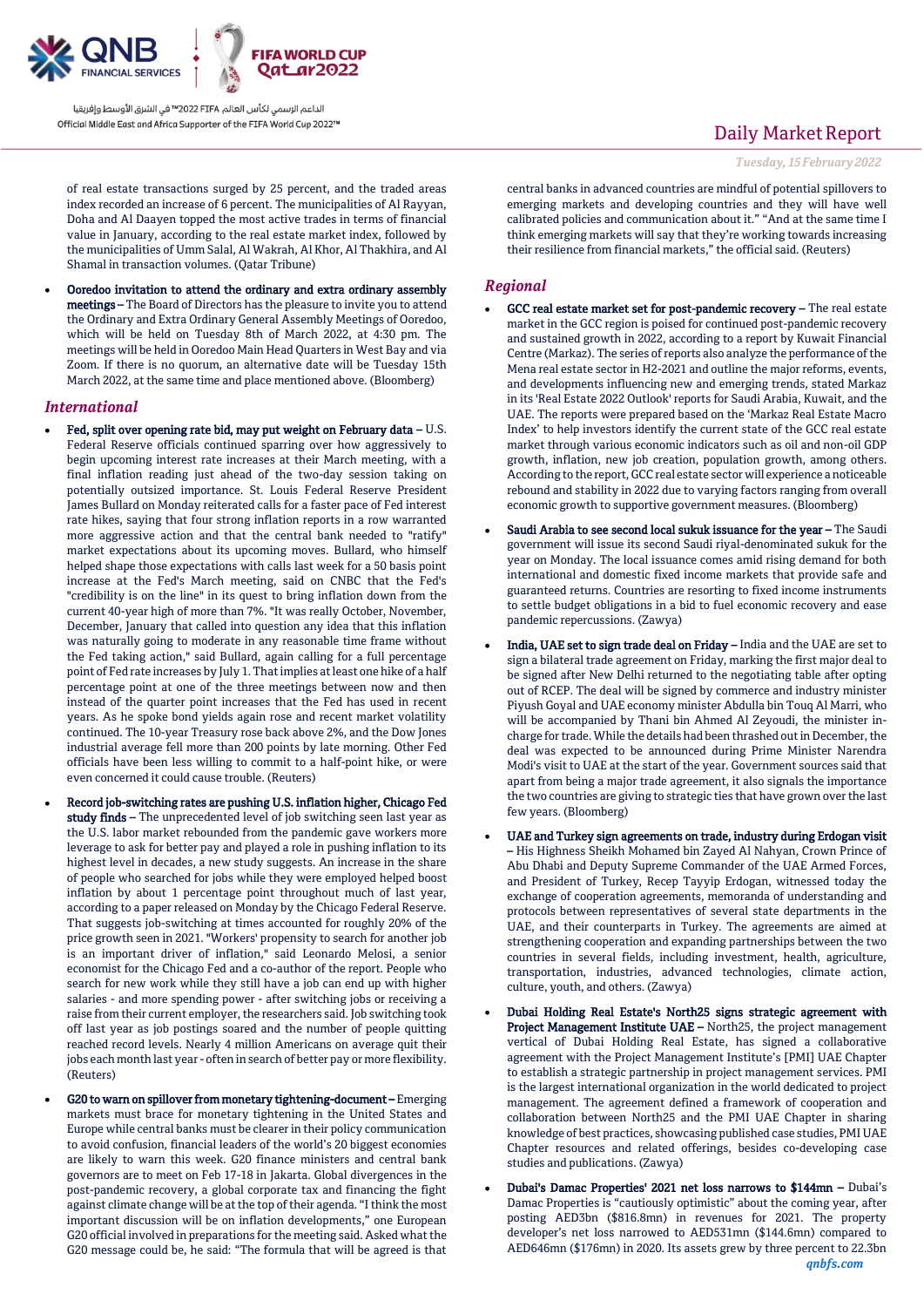

inception. (Zawya)

الداعم الرسمي لكأس العالم PIFA≤™ في الشرق الأوسط وإفريقيا Official Middle East and Africa Supporter of the FIFA World Cup 2022™

## in 2021. Damac Properties booked sales of AED7.8bn in 2021 and delivered 7,000 units last year, taking the total to 39,000 since the company's

- Dubai's Emaar Properties sees 2021 net profit soar to \$1bn Dubai's Emaar Properties posted an 80 percent rise in its 2021 full year net profit at AED3.80bn (\$1.03bn) on the back of record property sales in the UAE. Revenue came in at AED28.27bn during 2021, a 57% jump compared with AED18bn in the year-ago period, the developer said in a statement to the Dubai Financial Market where its shares trade. The profit comfortably beat analysts' average estimate of AED3.67bn, as per Refinitiv data. (Zawya)
- Dubai DEWA's Hassyan Power Complex to hit 2,400MW capacity by 2023 – Dubai's Hassyan Power Co., which recently converted from clean coal to natural gas, will add capacity over the next two years to reach 2,400 megawatts (MW), the emirate's state utility said. Dubai Electricity and Water Authority (DEWA) confirmed that the current production capacity of Hassyan reached 1,200 megawatts MW using the Independent Power Producer (IPP) model. A further 600 MW will be added in 4Q2022 and an additional 600 MW will be added by 3Q2023, it said in a statement. (Zawya)
- UAE's Aldar and Apollo strike \$1.4bn landmark investment deal USbased buyout firm Apollo Global Management Inc. will invest \$1.4bn in UAE's Aldar Properties in what will be the largest foreign direct investment in Abu Dhabi's private sector. As part of the deal, which is expected to close in 1Q2022, Apollo will take a direct minority stake in Aldar Investment Properties with a \$400mn equity investment, the UAEbased developer said on Monday in a bourse filing on Abu Dhabi Securities Exchange, where it is listed. The commitments is structured in the following components: \$500 million investment into a land joint venture, \$500 million in perpetual subordinated notes issued by Aldar Investment Properties, \$300 million in mandatory convertible preferred equity investment in Aldar Investment Properties, \$100 million in common equity investment in Aldar Investment Properties. The joint venture investment will give Nasdaq-listed Apollo access to a portion of Aldar's 65mn sqm landbank. For Aldar, the JV will allow it to "realise long-term value tied up in its vast landbank, whilst maintaining flexibility to develop or sell the land as per Aldar's long-term development strategy." (Zawya)
- UAE's Bildco narrows 2021 losses to \$11.2mn The Abu Dhabi National Company for Building Materials (BILDCO) has narrowed its 2021 losses by more than half despite a drop in revenue, according to a bourse filing on Monday. The steel and cement products maker posted a net loss of AED41.62mn (\$11.2mn) for the year, compared to AED98mn in 2020, a disclosure on the Abu Dhabi Securities Exchange (ADX) showed. Revenues reached more than AED31mn, falling by 37% from AED49.8mn in 2020, while operating losses stood at AED840,000. (Zawya)
- UAE's Mubadala Capital raises \$322mn via Brazil investment fund Mubadala Capital, the asset management subsidiary of Abu Dhabi's Mubadala Investment Co., has raised \$322 million with its first fund in Brazil. The Brazil Special Opportunities Fund I (BSOF I) raised capital from a diverse set of global investors, including a leading public pension fund, family offices, corporates, private equity funds and asset managers across North America, Europe, the Middle East and Asia, the asset manager said in a statement on Monday. The fund is focused primarily on taking controlling stakes in mature companies that are facing some form of financial or legal distress but where the underlying business fundamentals are compelling. "This strategy enables BSOF I to acquire businesses at attractive entry prices, creating a margin of safety at the closing of the transaction that reduces BSOF I's dependency on Brazil's economic cycles including currency depreciation while retaining the upside exposure associated with a growing economy." (Zawya)
- RAK Properties 2021 net profit rises 77% to \$54.8mn UAE developer RAK Properties has achieved a profit gain of 77% for 2021 after revenues more than doubled, according to a disclosure. Total net profit for the year ended December 31, 2021 reached AED201.47mn (\$54.85mn), compared to AED113.52mn 12 months earlier, the company said in a statement to the Abu Dhabi Securities Exchange (ADX). Revenue for the same period

## Daily Market Report

*Tuesday, 15February 2022*

climbed by 112% to AED515.62mn from AED243.5mn, while total comprehensive income went up by 101% to AED199.61mn. (Zawya)

- Kuwait eager to boost trade, investment with Iraq's Kurdistan Kuwait's Consul in Iraq Omar Al-Kandari said that Kuwait is looking forward to boosting trade exchange and investment with Iraq's Kurdistan region. Kuwaiti businessmen and companies aim to invest further in the region, especially with the facilitation Kurdistan is providing for businessmen, Al-Kandari told KUNA on Monday, after his meeting with President of the Chambers of Commerce in Kurdistan Dara Khayat. He added that he had held several meetings with companies and businessmen to set grounds for exchanging experience and allowing Kuwaiti companies to invest in the region. He also met with governmental officials to learn of their plans to create multi-income sources. (Bloomberg)
- Bahrain's Bank ABC swings back to \$100mn profit in 2021 Bahrain's Arab Banking Corporation BSC (Bank ABC) has reported a profit attributable to shareholders of \$100mn in 2021, swinging back from a loss of \$89mn in 2020. Total operating income for the year was \$854mn, up from \$646mn in 2020. Impairment charges (ECL) or credit loss expenses for the period were US\$106mn, 68% lower than the same period in 2020. (Zawya)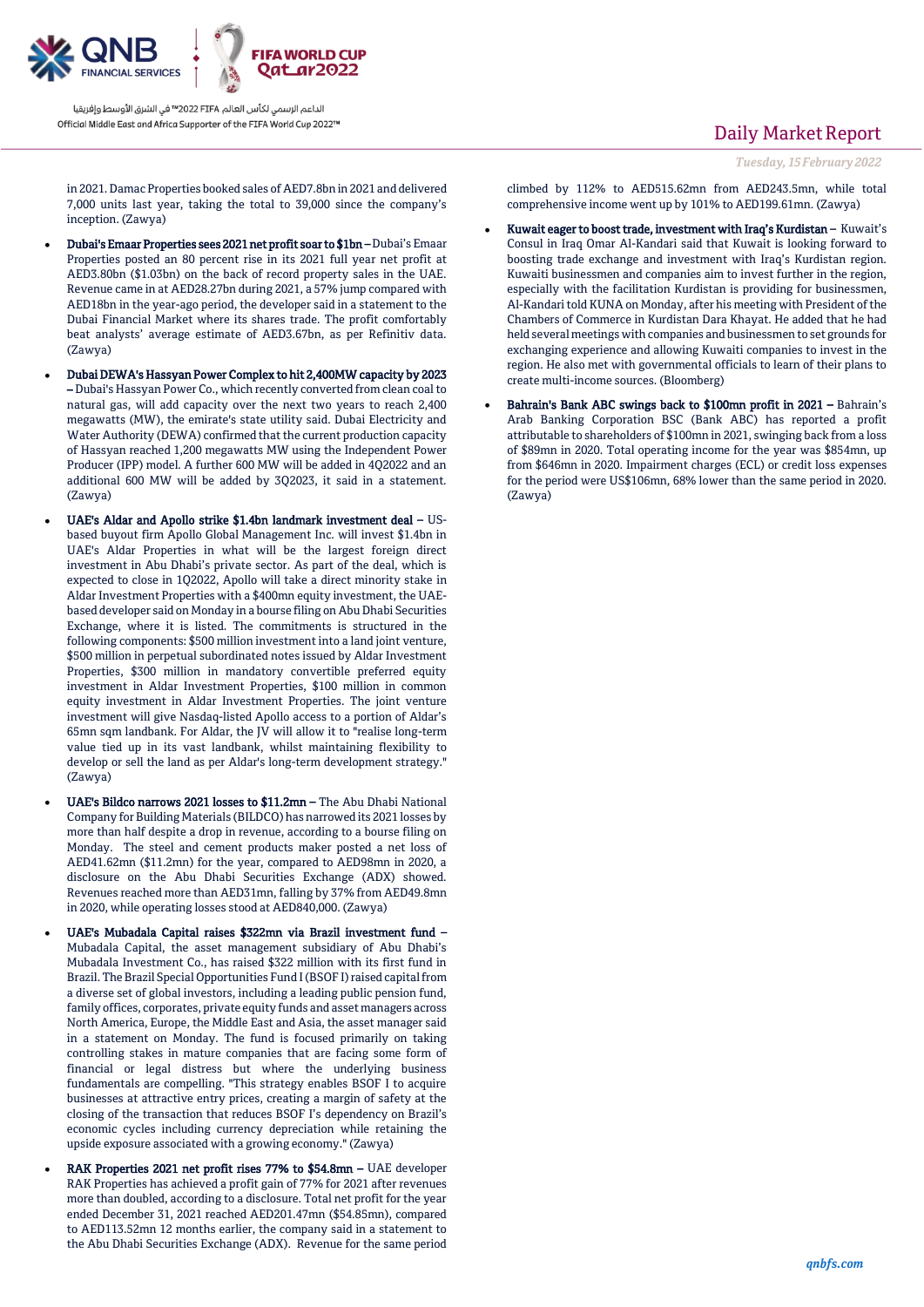

الداعم الرسمي لكأس العالم PIFA™ في الشرق الأوسط وإفريقيا Official Middle East and Africa Supporter of the FIFA World Cup 2022™

# Daily Market Report

*Tuesday, 15February 2022*

### *Rebased Performance*



1.5% 0.4% 0.5% (1.0%)  $(0.1\%)$ 1.2% (0.3%) (2.0%)  $(1.0\%)$ 0.0% 1.0% 2.0% Saudi Arabia Qatar Kuwait Bahrain Oman Abu Dhabi Dubai

*Daily Index Performance*

*Source: Bloomberg*

*Source: Bloomberg*

| <b>Asset/Currency Performance</b>    | Close (\$) | 1D%   | WTD%  | YTD%  |
|--------------------------------------|------------|-------|-------|-------|
| Gold/Ounce                           | 1,871.18   | 0.7   | 0.7   | 2.3   |
| Silver/Ounce                         | 23.84      | 1.1   | 1.1   | 2.3   |
| Crude Oil (Brent)/Barrel (FM Future) | 96.48      | 2.2   | 2.2   | 24.0  |
| Crude Oil (WTI)/Barrel (FM Future)   | 95.46      | 2.5   | 2.5   | 26.9  |
| Natural Gas (Henry Hub)/MMBtu        | 4.05       | 3.3   | 3.3   | 10.7  |
| LPG Propane (Arab Gulf)/Ton          | 126.50     | 0.0   | 0.0   | 12.7  |
| LPG Butane (Arab Gulf)/Ton           | 160.50     | 3.4   | 3.4   | 15.3  |
| Euro                                 | 1.13       | (0.4) | (0.4) | (0.6) |
| Yen                                  | 115.54     | 0.1   | 0.1   | 0.4   |
| GBP                                  | 1.35       | (0.3) | (0.3) | (0.0) |
| CHF                                  | 1.08       | 0.2   | 0.2   | (1.3) |
| AUD                                  | 0.71       | (0.1) | (0.1) | (1.9) |
| <b>USD Index</b>                     | 96.37      | 0.3   | 0.3   | 0.7   |
| <b>RUB</b>                           | 76.77      | (0.5) | (0.5) | 2.8   |
| <b>BRL</b>                           | 0.19       | 0.7   | 0.7   | 6.8   |
| Source: Bloomberg                    |            |       |       |       |

*Source: Bloomberg*

| <b>Global Indices Performance</b> | Close      | 1D%*  | WTD%* | YTD%*  |
|-----------------------------------|------------|-------|-------|--------|
| <b>MSCI</b> World Index           | 3,011.45   | (0.9) | (0.9) | (6.8)  |
| DJ Industrial                     | 34,566.17  | (0.5) | (0.5) | (4.9)  |
| S&P 500                           | 4,401.67   | (0.4) | (0.4) | (7.6)  |
| NASDAQ 100                        | 13,790.92  | (0.0) | (0.0) | (11.9) |
| STOXX 600                         | 460.96     | (2.6) | (2.6) | (6.1)  |
| <b>DAX</b>                        | 15,113.97  | (2.8) | (2.8) | (4.9)  |
| <b>FTSE 100</b>                   | 7,531.59   | (2.2) | (2.2) | 2.0    |
| <b>CAC 40</b>                     | 6,852.20   | (3.0) | (3.0) | (4.8)  |
| Nikkei                            | 27,079.59  | (1.9) | (1.9) | (6.3)  |
| <b>MSCI EM</b>                    | 1,220.42   | (1.6) | (1.6) | (0.9)  |
| <b>SHANGHAI SE Composite</b>      | 3,428.88   | (1.0) | (1.0) | (5.8)  |
| <b>HANG SENG</b>                  | 24,556.57  | (1.5) | (1.5) | 4.9    |
| <b>BSE SENSEX</b>                 | 56,405.84  | (3.3) | (3.3) | (4.6)  |
| Bovespa                           | 113,899.20 | 0.1   | 0.1   | 16.1   |
| <b>RTS</b>                        | 1,426.09   | (3.0) | (3.0) | (10.6) |

*Source: Bloomberg (\*\$ adjusted returns)*